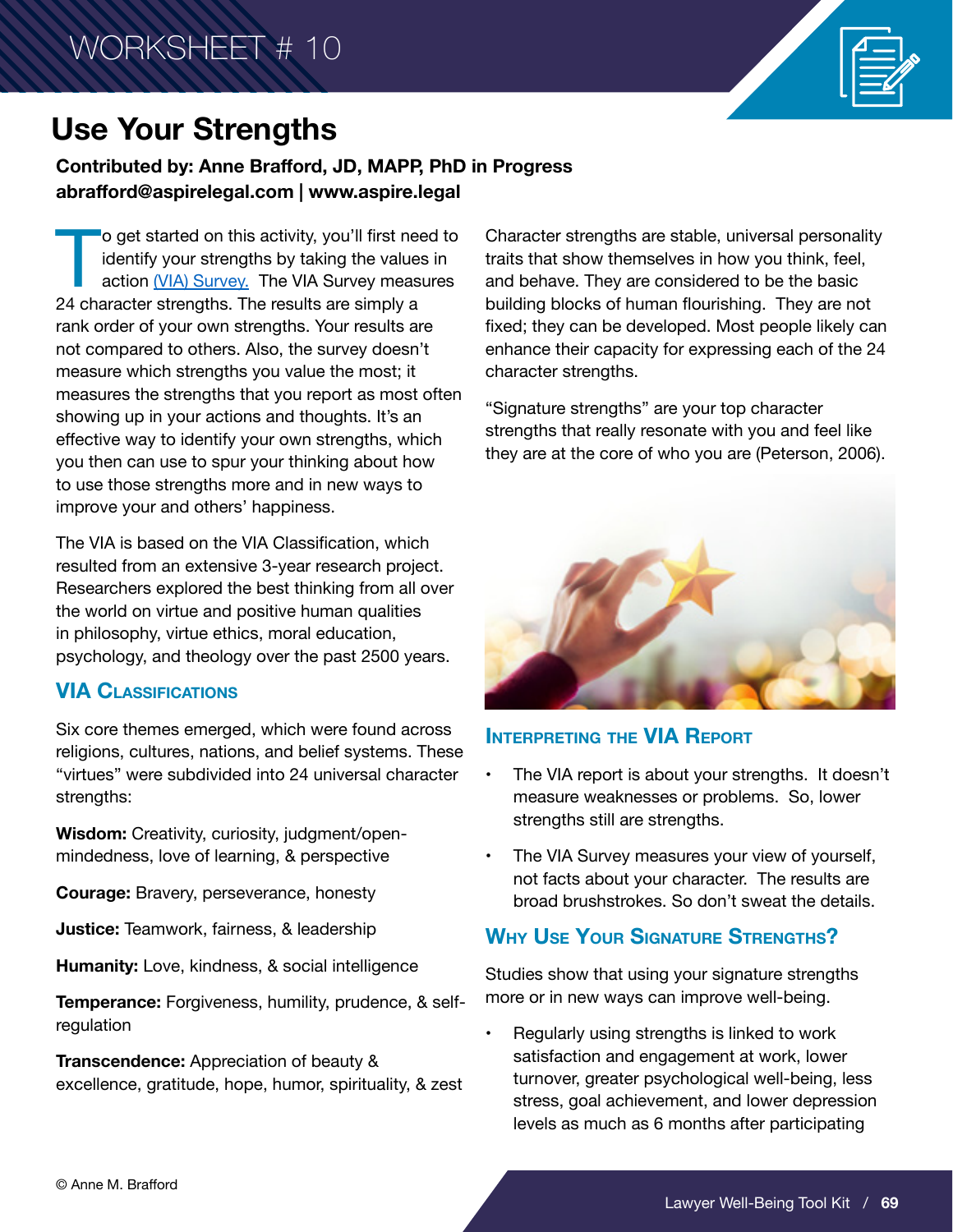# WORKSHEET # 10



in a strengths-based exercise (Biswas-Diener, Kashdan, & Gurpal, 2012).

- Two of the most important predictors of employee retention and satisfaction are: Reporting use of your top strengths at work and that your immediate supervisor recognizes your top strengths.
- Character strengths buffer people from the negative effects of vulnerabilities (e.g., perfectionism and need for approval) and play an important role in depression recovery.
- As you learn more about your 24 strengths, you can begin to develop your competence in using them all in the right proportion that each situation calls for. This can improve your interpersonal effectiveness and other aspects of personal performance and sense of well-being (Biswas-Diener, Kashdan, & Gurpal, 2012).

## **Put Your Strengths into Action**

Now that you've identified your character strengths and know why it's valuable to use them, it's time to put them into action…

Think of a specific time when you were at your best when you really were feeling and behaving at a high level and you felt that you were being your authentic self. Describe that time.

## **List Your Top Strengths**

Now, list your top strength from your VIA survey report.

Strength 1:

- Strength 2:
- Strength 3:
- Strength 4:
- Strength 5:
- Strength 6:
- Strength 7:

## **IDENTIFY YOUR SIGNATURE STRENGTHS**

Next, you'll identify your signature strengths, which are strengths that you easily recognize in yourself, regularly exercise, and celebrate. You feel that they describe the "real me." You have a rapid learning curve and feel joy and enthusiasm when using them (Peterson & Seligman, 2004; Seligman, 2011).

- Review your top VIA strengths and ask the following questions:
- Is this strength the real, authentic you? Does it come naturally to you? Is it easy for you to express?
- Do you feel more energized when you're using this strength?
- Would your family and friends be quick to identify this strength in you?
- Do you use this strength frequently at home, at work, and in your social life?
- What character strengths have you used in your past and current successes?

When you're happiest, what strengths are you using?

## **Reflecting on Your Strengths**

- What was your initial reaction to your survey results?
- Did anything from your survey results surprise you? If so, why?
- What strengths can you identify in the story of you at your best?
- Which one of your signature strengths seems most evident in your every-day life right now?
- What are examples of how you use that strength now?